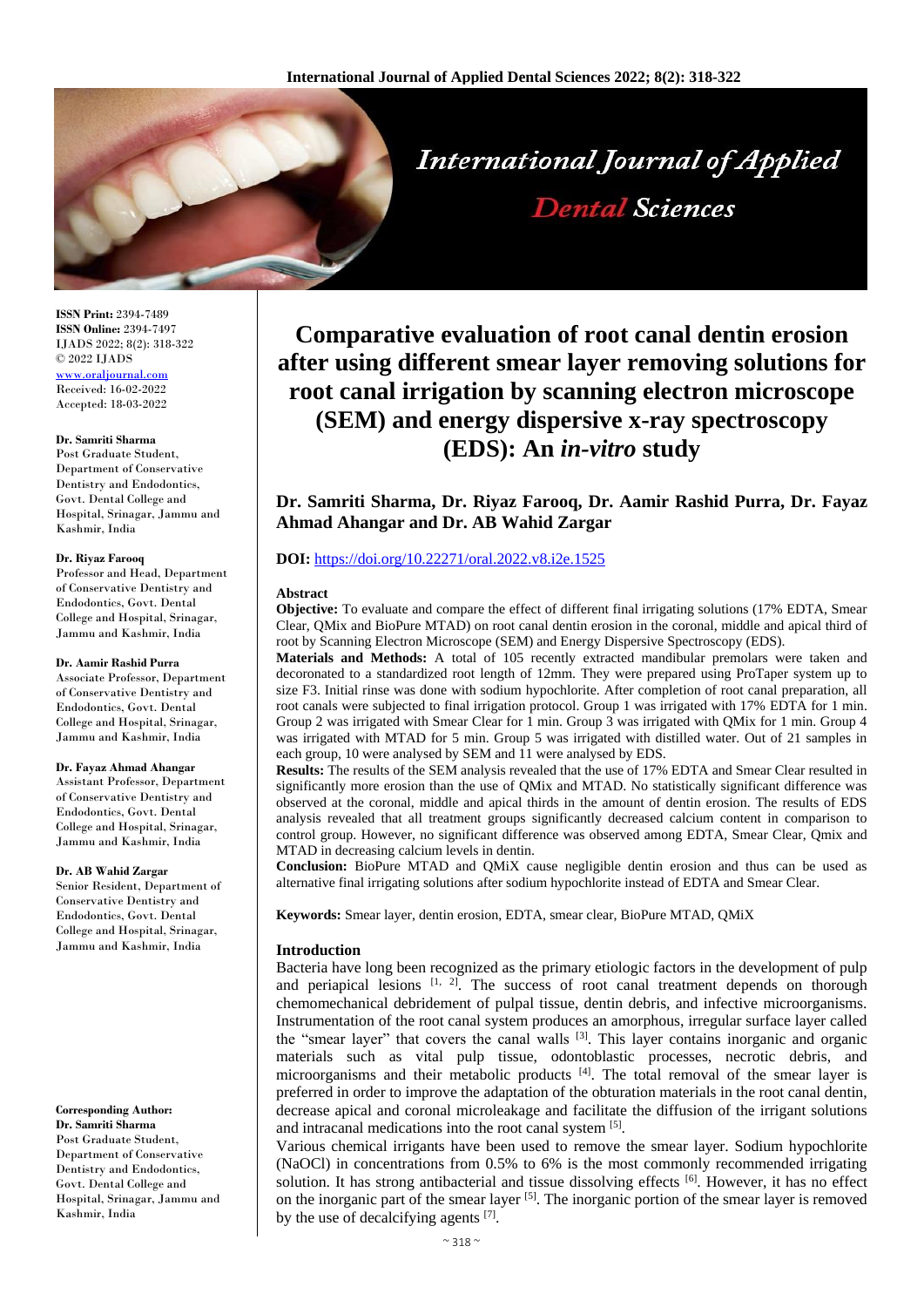The most commonly used chelating solution is EDTA (ethylenediaminetetraacetic acid). However, it has no bactericidal activity [8]. Syringe needle irrigation with NaOCl  $(0.5-6.15%)$  followed by a final rinse with EDTA  $(15-17%)$  is the recommended protocol for endodontic irrigation [9].

Studies have shown that alternate use of NaOCl solution and EDTA can lead to intermittent erosion of the canal walls [10]. Dentinal erosion is the extensive loss of intertubular and peritubular dentin that is characterized by the widened and interconnected tubular orifices [10]. The decrease in mineral content of dentin also results in weakening of structural and physical properties of dentin such as elastic modulus, flexural strength and fatigue strength which can lead to late complications such as vertical root fracture [11, 12]. Use of chelating agents also results in alteration of the chemical composition of dentin by removal of major inorganic elements such as calcium ions  $(Ca^{2+})$  present in the hydroxyapatite crystals. Changes in the  $Ca<sup>2+</sup>$  ratio changes the permeability, microhardness and solubility of root canal dentin and may also adversely affect the sealing ability of resin-based cements and sealers to root canal dentin [13, 14, 15].

Recent years have seen various modifications in the composition of the irrigating solutions in an attempt to improve the cleaning efficiency, to supplement the antimicrobial action and to decrease dentin erosion to permissible level. One of such agents is BioPure MTAD (Dentsply Tulsa Dental Specialties, Johnson City, TN) which is a mixture of 3% tetracycline isomer (doxycycline), 4.25% citric acid, and  $0.5\%$  detergent  $[16]$ . It has been recommended as a final rinse after sodium hypochlorite for effective smear layer removal [17].

Smear Clear (SybronEndo, Orange, CA) is another final irrigation solution that contains 17% EDTA, cetrimide, and surfactant. The rationale of adding a surfactant is its ability to lower surface tension of solutions and increase their wettability [18].

QMix 2 in 1 (Dentsply Tulsa Dental, Tulsa, OK, USA) introduced in 2011, is a novel irrigant solution with antimicrobial agents for the smear layer removal, proving to be as effective as  $17\%$  EDTA  $^{[19]}$ . Its chemical composition contains EDTA, chlorhexidine, and a specific detergent [20]. It is recommended after the use of sodium hypochlorite (NaOCl) during root canal instrumentation.

MTAD, Smear Clear and QMix are relatively new irrigating solutions and their effect on dentin erosion has not been established. Extensive review of literature has shown paucity of studies that compare the effect of final irrigation with EDTA, Smear clear, QMix and Biopure MTAD on amount of dentin erosion and calcium content of root canal dentin. The aim of the present study was to evaluate the root canal dentin erosion after using different smear layer removing solutions for root canal irrigation by Scanning Electron Microscope (SEM) and Energy Dispersive X-Ray Spectroscopy (EDS).

# **Materials and Methods**

The present study was carried out in the Postgraduate Department of Conservative Dentistry And Endodontics, Government Dental College and Hospital Srinagar. A total of 105, single-rooted human mandibular premolar teeth having a single canal and fully developed apices extracted for orthodontic reasons were selected for the study. The teeth were disinfected in 5% sodium hypochlorite solution for 30 minutes. They were cleaned of soft tissue tags and debris with ultrasonic scaler and kept in normal saline until used. The teeth were decoronated to a standardized root length of 12

mm with a diamond disc. The working length of each specimen was measured by deducting 1 mm from length recorded when the tip of #15 K-file (DENTSPLY Maillefer) was just visible at the apical foramina. All apices of the root were sealed with wax to simulate clinical conditions.

Before root canal preparation, all the roots  $(n=105)$  were randomly divided into five groups (n=21) according to the solution to be used in the final rinse protocol: Group 1 (EDTA), Group 2 (Smear Clear), Group 3 (QMix 2 in 1), Group 4 (BioPure MTAD) and Group 5 (Control). The root canals were then instrumented with the ProTaper (DENTSPLY Maillefer) rotary file system up to F3 file. Between each file, canals were irrigated with 2 ml of 5% NaOCl, except for the roots in the MTAD group, where 1.3% NaOCl was used (manufacturer' recommendation) [21] .

# **All groups were then subjected to final irrigation protocol as follows**

**Group 1 (EDTA):** irrigation with 5 ml of 17% EDTA for 1 min.

**Group 2 (Smear Clear):** irrigation with 5 ml of Smear Clear for 1 min.

**Group 3 (QMix 2 in 1):** irrigation with 5ml of QMix for 1 min.

**Group 4 (BioPure MTAD):** irrigation with 5 ml of MTAD for 5 min.

**Group 5 (Control):** irrigation with distilled water for 1 min. Out of 21 samples in each group, 10 were analysed by SEM for evaluation of dentin erosion and 11 were analysed by EDS for evaluation of calcium content.

# **Scanning Electron Microscope Analysis**

Ten specimens from each group were prepared for SEM analysis (n= 50). Two longitudinal grooves were prepared on the buccal and lingual surfaces of each root using a diamond disc, avoiding penetration into the canal. The roots were then split longitudinally with a bi-bevelled chisel and a mallet in corono-apical axis, exposing the entire root canal. One half of each root was selected depicting the entire root canal length and prepared for scanning electron microscope examination. SEM photomicrographs were then taken at magnification of  $4000\times$  at 15kV in the coronal third (9mm from apex), middle third (6mm from apex), and apical third (3mm from apex). Three calibrated examiners viewed the SEM photomicrographs, analyzed independently and in a blind manner, scored the degree of erosion of the dentinal tubules according to the criteria used by Torabinejad *et al*. [22] .

Score  $1 = No$  erosion. All tubules look normal in appearance and size.

Score 2 = Moderate erosion, Peritubular dentin is eroded.

Score 3 = Severe erosion, Intertubular dentin is destroyed, and tubules connected to each other.

#### **Energy Dispersive X-Ray Spectroscopy (EDS) Analysis**

After the final rinse protocol, 11 specimens from each group were prepared for EDS analysis. Three root dentin blocks with a thickness of approximately 1.5 mm were horizontally sectioned from each tooth at the coronal (9mm from apex), middle (6mm from apex) and apical third (3mm from apex) and prepared for EDS analysis. A total of 4 areas, toward the mesial, buccal, distal, and lingual surfaces, were selected and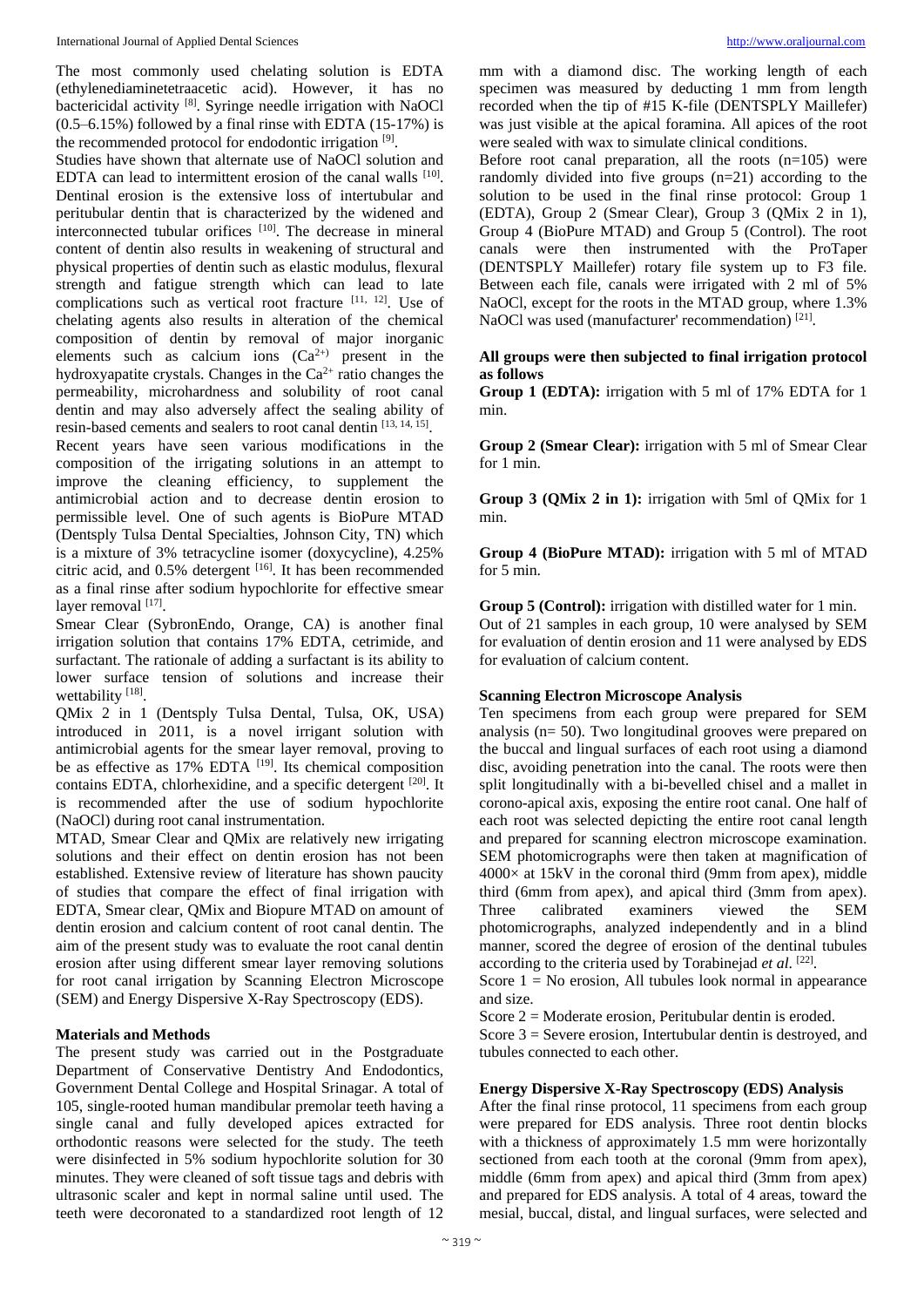area scanning function was used to determine the weight percentage of calcium in dentin. Levels of elemental calcium (Ca) were measured in weight percentage by EDS at a voltage of 15 kV and the mean value of calcium was calculated.



**Fig 1a:** Mounting of specimens for SEM



**Fig 1b:** EDS analysis on metallic stubs

# **Results**

Statistical analysis was performed using SPSS Version 20.0 (SPSS Inc., Chicago, Illinois, USA). Data were expressed as Mean±SD. Analysis of variance (ANOVA) was employed for comparison of various parameters and for multiple comparisons, least significant difference (LSD) test was applied. A P-value of less than 0.05 was considered statistically significant.

**SEM Analysis:** The mean values of scores of degree of dentin erosion for 4 experimental groups at coronal, middle and apical levels are given in Table 1 and Table 2. SEM photomicrographs showed the presence of heavy smear layer in control group so the degree of erosion could not be evaluated in control group (Group 5). 17% EDTA (Group 1) and Smear Clear (Group 2) showed significantly higher peritubular dentin erosion as compared to QMix and MTAD (*P*<0.05) (Table 2). Dentinal tubule orifices were irregularly enlarged and rough in appearance (Fig. A and B). No significant difference was observed between 17% EDTA and Smear Clear in the amount of dentinal erosion (*P*>0.05). In QMix (Group 3) and BioPure MTAD (Group 4) the tubule openings were clearly visible and peritubular and intertubular dentin appeared smooth and flat with no erosive changes (Fig. C and D). Also there was no significant difference between QMix and MTAD in the amount of dentinal erosion. No significant difference was observed in the amount of erosion at coronal, middle and apical levels in all groups (*P*>0.05).

**EDS Analysis**: The mean values of calcium content of all groups at coronal, middle and apical levels are shown in Table 3 and Table 4. Calcium levels were significantly decreased after treatment with all irrigating solutions when

compared with control group (*P*<0.05). No significant difference was observed between Group 1 (17% EDTA), Group 2 (Smear Clear), Group 3 (QMix) and Group 4 (MTAD) at coronal, middle and apical levels (*P*>0.05).



**Fig 2:** SEM images of root canal walls showing dentin erosion after final irrigation with (A) 17% EDTA (B) Smear Clear (C) QMix 2 in 1 (D) BioPure MTAD

**Table 1:** Intra-group comparison of dentin erosion

|         |         | <b>Mean</b> | <b>SD</b> | Min | <b>Max</b>     | <b>P-value</b> |
|---------|---------|-------------|-----------|-----|----------------|----------------|
| Group 1 | Coronal | 2.1         | 0.568     | 1   | 3              |                |
|         | Middle  | 2.0         | 0.667     |     | 3              | 0.925          |
|         | Apical  | 2.0         | 0.707     |     | 3              |                |
| Group 2 | Coronal | 1.8         | 0.422     | 1   | $\overline{c}$ |                |
|         | Middle  | 1.8         | 0.422     | 1   | 2              | 0.761          |
|         | Apical  | 1.7         | 0.500     |     | $\overline{c}$ |                |
| Group 3 | Coronal | 1.3         | 0.483     |     | 2              |                |
|         | Middle  | 1.2         | 0.422     |     | $\overline{c}$ | 0.563          |
|         | Apical  | 1.1         | 0.316     |     | 2              |                |
| Group 4 | Coronal | 1.1         | 0.316     |     | 2              |                |
|         | Middle  | 1.1         | 0.316     |     | 2              | 0.612          |
|         | Apical  | 1.0         | 0.000     | 1   | 1              |                |

**Table 2:** Intergroup comparison of dentin erosion among various groups

|                         | <b>P-value</b> |               |               |  |  |
|-------------------------|----------------|---------------|---------------|--|--|
| <b>Group Comparison</b> | Coronal        | <b>Middle</b> | <b>Apical</b> |  |  |
| $1 \text{ vs } 2$       | 0.151          | 0.352         | 0.126         |  |  |
| 1 vs 3                  | $< 0.001*$     | $0.001*$      | $< 0.001*$    |  |  |
| $1 \text{ vs } 4$       | $< 0.001*$     | $< 0.001*$    | $< 0.001*$    |  |  |
| $2 \text{ vs } 3$       | $0.019*$       | $0.008*$      | $0.010*$      |  |  |
| $2 \text{ vs } 4$       | $0.002*$       | $0.002*$      | $0.003*$      |  |  |
| $3 \text{ vs } 4$       | 0.334          | 0.641         | 0.623         |  |  |

\*Statistically Significant Difference (P-value<0.05)

**Table 3:** Intra-group comparison of calcium content (Weight %)

|         |         | <b>Mean</b> | <b>SD</b> | Min   | Max   | <b>P-value</b> |
|---------|---------|-------------|-----------|-------|-------|----------------|
| Group 1 | Coronal | 16.54       | 1.262     | 14.92 | 19.13 |                |
|         | Middle  | 16.14       | 1.231     | 14.15 | 18.35 | 0.220          |
|         | Apical  | 17.09       | 1.281     | 15.10 | 19.04 |                |
| Group 2 | Coronal | 15.96       | 0.979     | 14.21 | 17.34 |                |
|         | Middle  | 15.77       | 0.903     | 13.98 | 17.25 | 0.145          |
|         | Apical  | 16.60       | 1.105     | 14.81 | 17.87 |                |
| Group 3 | Coronal | 16.59       | 0.686     | 15.39 | 17.35 |                |
|         | Middle  | 16.28       | 0.968     | 15.11 | 18.01 | 0.143          |
|         | Apical  | 17.02       | 0.910     | 15.52 | 18.36 |                |
| Group 4 | Coronal | 15.65       | 0.950     | 14.41 | 16.91 |                |
|         | Middle  | 15.35       | 0.968     | 13.92 | 16.91 | 0.085          |
|         | Apical  | 16.23       | 0.758     | 15.11 | 17.42 |                |
| Group 5 | Coronal | 20.11       | 1.722     | 17.63 | 22.76 |                |
|         | Middle  | 18.31       | 1.404     | 16.44 | 20.80 | 0.081          |
|         | Apical  | 19.30       | 2.214     | 15.43 | 22.35 |                |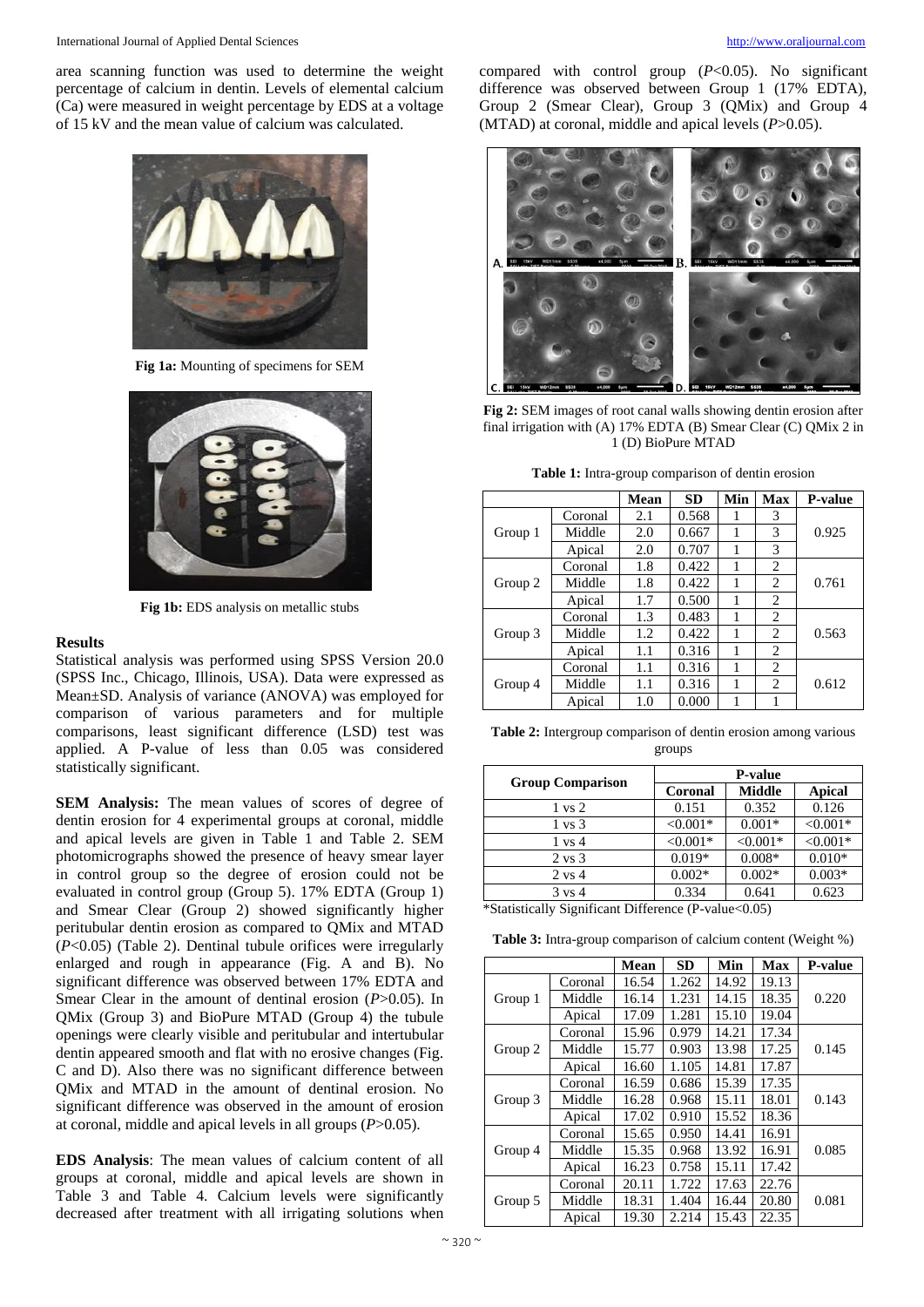**Table 4:** Intergroup comparison of calcium content (weight %) among various groups

|                         | <b>P-value</b> |               |               |  |  |
|-------------------------|----------------|---------------|---------------|--|--|
| <b>Group Comparison</b> | Coronal        | <b>Middle</b> | <b>Apical</b> |  |  |
| $1 \text{ vs } 2$       | 0.256          | 0.443         | 0.395         |  |  |
| $1 \text{ vs } 3$       | 0.921          | 0.776         | 0.903         |  |  |
| $1 \text{ vs } 4$       | 0.084          | 0.103         | 0.139         |  |  |
| $1 \text{ vs } 5$       | $< 0.001*$     | $< 0.001*$    | $< 0.001*$    |  |  |
| $2 \text{ vs } 3$       | 0.217          | 0.295         | 0.466         |  |  |
| $2 \text{ vs } 4$       | 0.541          | 0.379         | 0.520         |  |  |
| $2 \text{ vs } 5$       | $< 0.001*$     | $< 0.001*$    | $< 0.001*$    |  |  |
| $3 \text{ vs } 4$       | 0.068          | 0.057         | 0.173         |  |  |
| $3 \text{ vs } 5$       | $< 0.001*$     | $< 0.001*$    | $< 0.001*$    |  |  |
| 4 vs 5                  | $< 0.001*$     | $< 0.001*$    | $< 0.001*$    |  |  |

\*Statistically Significant Difference (P-value<0.05)

#### **Discussion**

The present study was conducted to evaluate the root canal dentin erosion at coronal, middle and apical third of root after using 17% EDTA, Smear Clear, QMix and BioPure MTAD as final irrigants by utilizing Scanning Electron Microscope (SEM) and Energy Dispersive Spectroscopy (EDS). Most of the previous studies investigated the extent of dentin erosion using scoring based on Scanning electron microscopic (SEM) images  $[23, 24]$ . SEM provides only qualitative analysis of the surface changes of root canal wall. In the present study, EDS was used in conjunction with SEM as it provides quantitative evaluation of dentin erosion by measuring changes in Ca (Calcium) level inside dentin after using root canal irrigants [25] .

Different irrigating solutions showed different levels of erosion in the present study. EDTA and Smear Clear showed higher degree of erosion than QMix and MTAD. In EDTA group, erosion of peritubular dentin was seen in coronal, middle and apical third of root similar to previous studies [26, 27]. Peritubular dentin is highly mineralized with a lower collagen content which makes it more quickly dissolvable in acid than intertubular dentin [28]. Many studies have reported that erosion due to the use of EDTA is derived mainly from the use of NaOCl as the initial irrigant  $[29, 30]$ . This effect can be related to the loss of organic substance from the dentin by its prolonged contact with NaOCl, thereby creating diffusion channels for more rapid penetration of EDTA into the intertubular and peritubular dentin resulting in apatite dissolution<sup>[31]</sup>.

In Smear Clear group, moderate erosion of peritubular dentin was seen in coronal, middle and apical third of root. These results are in disagreement to previous study that showed that Smear Clear does not cause erosion [26]. This difference could be attributed to the fact that distilled water was used as initial irrigant in the previous study whereas in our study 5% sodium hypochlorite was used which could have contributed to dentin erosion.

In QMix group, the tubule openings were clearly visible and peritubular and intertubular surface dentin appeared smooth and flat with no erosive changes. These findings are in agreement with those of previous studies which showed that QMix causes negligible dentin erosion  $[26, 27]$ . In the MTAD group, the tubule openings were clearly visible with no erosion of the peritubular and intertubular dentin. These findings are similar to a previous study which concluded that MTAD does not significantly change the structure of the dentinal tubules when used as a final irrigant [21].

All treatment groups showed significantly lower calcium level in root dentin than control group at coronal, middle and apical

third. Our results are similar to previous studies which showed that the use of EDTA solution reduced the calcium level significantly from the root canal dentin [32]. Presence of EDTA in Smear Clear and QMix could have contributed to reduced calcium as evident in EDS. The decreased levels of calcium in the MTAD group could be attributed to its chemical composition i.e. citric acid, doxycycline and low pH of 2.15 [10] .

# **Conclusion**

Based on the results of our study, it can be concluded that EDTA, Smear Clear, QMix and MTAD have a tendency to cause calcium loss from dentin. Nevertheless, Biopure MTAD and QMix can be considered better alternatives to EDTA and Smear Clear as final irrigating solutions due to their minimal erosive effects.

#### **References**

- 1. Kakehashi S, Stanley HR, Fitzgerald RJ. The effects of surgical exposures of dental pulps in germ-free and conventional laboratory rats. Oral Surg Oral Med Oral Pathol. 1965;20:340-9.
- 2. Sjogren U, Figdor D, Persson S, Sundqvist G. Influence of infection at the time of root filling on the outcome of endodontic treatment of teeth with apical periodontitis. Int. Endod J. 1997;30:297-306.
- 3. McComb D, Smith DC.A preliminary scanning electron microscopic study of root canal after endodontic procedures. Journal of Endodontics. 1975;1:238-42.
- 4. Torabinejad M, Handysides R, Khademi AA, Bakland LK. Clinical implications of the smear layer in endodontics: a review. Oral Surgery Oral Medicine Oral Pathology Oral Radiology Endodontology. 2002;94:658- 6.
- 5. Violich DR, Chandler NP. The smear layer in endodontics- a review. Int. Endod J. 2010;43:2-15.
- 6. Zehnder M. Root canal irrigants. J Endod. 2006;32:389-98.
- 7. Nygaard-Ostby B. Chelation in root canal therapy. Odontologisk Tidskrift. 1957;65(31):3-11.
- 8. Arias moliz bactericidal Arias-Moliz MT, Ferrer-Luque CM, Espigares-Rodríguez E, Liébana-Ureña J, Espigares-García M. Bactericidal activity of phosphoric acid, citric acid, and EDTA solutions against Enterococcus faecalis. Oral Surg Oral Med Oral Pathol Oral Radiol Endod. 2008 Aug;106(2):e84-9.
- 9. Haapasalo M, Shen Y, Wang Z, Gao Y. Irrigation in endodontics. Br Dent J 2014;216:299-303.
- 10. Qian W, Shen Y, Haapasalo M. Quantitative analysis of the effect of irrigant solution sequences on dentin erosion. J Endod. 2011;37:1437-41.
- 11. Gulabivala K, Patel B, Evans G, & Ng Y L. Effects of mechanical and chemical procedures on root canal surfaces. Endodontic Topics. 2005;10:103-122.
- 12. Kishen A & Messer HH. Vertical root fractures: Radiological diagnosis. Endodontic Radiology. 2012;235-50.
- 13. Saghiri M A, Delvarani A, Mehrvarzfar P, Malganji G, Lotfi M, Dadresanfar B. A study of the relation between erosion and microhardness of root canal dentin. Oral Surgery, Oral Medicine, Oral Pathology, Oral Radiology and Endodontology. 2009;108:e29-e34.
- 14. Dogan H, Calt S. Effects of chelating agents and sodium hypochlorite on mineral content of root dentin. Journal of Endodontics. 2001;27:578-80.